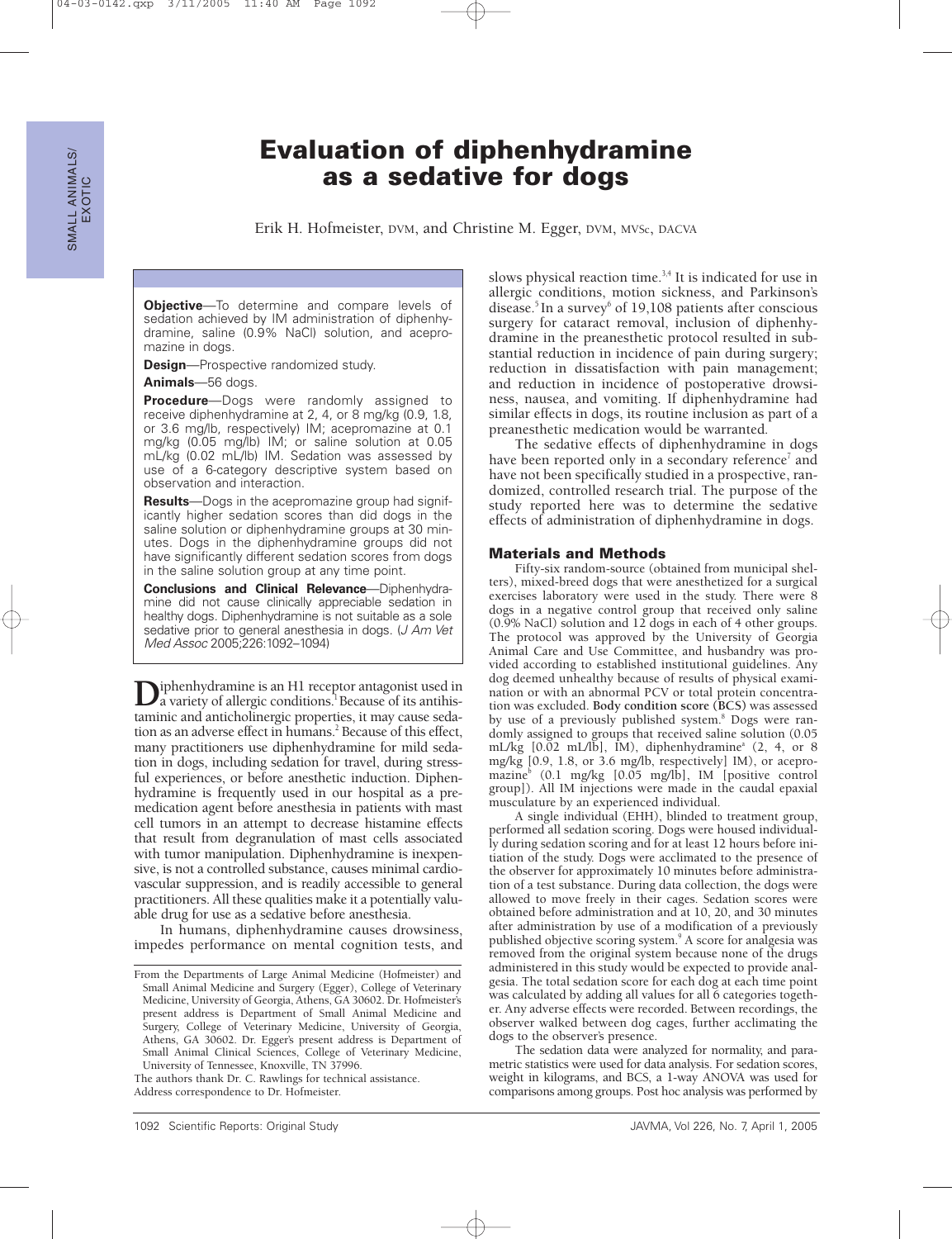Table 1—Mean ± SD sedation scores in dogs given diphenhy-dramine (2, 4, or 8 mg/kg [0.9, 1.8, or 3.6 mg/lb, respectively], IM, [D2, D4, and D8, respectively]), acepromazine (0.1 mg/kg [0.05 mg/lb], IM [ACE]), or saline (0.9% NaCl) solution (0.05 mL/kg [0.02 mL/lb], IM [SAL]) before (time 0) and 10, 20, and 30 minutes after administration.

|                                                                                                                                                                                                                        |                                                                                                  | Time (min)                                                                                                          |                                                                                                                         |                                                                                                                                        |  |
|------------------------------------------------------------------------------------------------------------------------------------------------------------------------------------------------------------------------|--------------------------------------------------------------------------------------------------|---------------------------------------------------------------------------------------------------------------------|-------------------------------------------------------------------------------------------------------------------------|----------------------------------------------------------------------------------------------------------------------------------------|--|
| Group                                                                                                                                                                                                                  | 0                                                                                                | 10                                                                                                                  | 20                                                                                                                      | 30                                                                                                                                     |  |
| D <sub>2</sub><br>D4<br>D <sub>8</sub><br>ACE<br>SAL                                                                                                                                                                   | $-3.25 \pm 3.33$<br>$-0.58 \pm 3.37$<br>$-1.08 \pm 2.54$<br>$-2.33 \pm 4.14$<br>$-2.13 \pm 4.91$ | $-0.67 + 2.77$ <sup>a</sup><br>$0.25 + 2.8$<br>$1.83 \pm 2.25^{\circ}$<br>$1.17 + 2.95^{\circ}$<br>$-0.63 \pm 3.58$ | $0.0 + 2.89^{\circ}$<br>$1.0 + 2.95$<br>$2.0 \pm 2.80^{\circ}$<br>$3.17 \pm 3.16^{\circ}$<br>$1.13 + 4.32$ <sup>a</sup> | $1.0 \pm 2.89^{\circ}$<br>$1.75 \pm 3.86^{\circ}$<br>$3.08 \pm 2.15^{\circ}$<br>$6.08 \pm 2.97^{\text{a,b}}$<br>$1.5 \pm 3.89^{\circ}$ |  |
| Maximum possible sedation score is 14.<br><sup>a</sup> Significantly ( $P < 0.05$ ) different from value at time 0.<br>$\mathrm{P}$ Significantly (P < 0.05) different from SAL, D2, D4, and D8 at this<br>time point. |                                                                                                  |                                                                                                                     |                                                                                                                         |                                                                                                                                        |  |

use of the Tukey multiple-comparison test. A 1-way ANOVA for repeated measures was used to test for changes within a treatment group over time. When significance was found, post hoc analysis was performed by use of the Tukey multiple-comparison test. A commercial statistical software package was used for all analyses.<sup>c</sup> Statistical significance was set at  $P < 0.05$ .

### **Results**

There were no significant differences among groups for weight or BCS. There were no significant differences among groups for sedation scores at 0, 10, and 20 minutes. At 30 minutes, mean sedation score in the acepromazine group was significantly higher than that in the saline solution or diphenhydramine groups. Sedation scores increased over time for all groups **(Table 1)**. No adverse reactions were observed during sedation scoring, catheter placement and induction, or anesthetic maintenance periods in any of the groups.

## **Discussion**

The data from this study suggest that diphenhydramine given IM at 2, 4, and 8 mg/kg does not induce substantial sedation within 30 minutes of injection. These results are in conflict with anecdotal reports.

There was a significant increase in sedation scores over time for all groups, including the negative control group that received only saline solution. In other studies<sup>10,11</sup> that used a similarly detailed sedation scoring system, sedation over time was also observed in control groups. This suggests that there may have been acclimation to the investigator's presence during evaluation. Because all 5 groups had increased sedation scores over time, we do not believe that this observation invalidates our findings. Ideally, dogs should have been acclimated to the process of sedation scoring over several days and over a greater time before sedation than was done. However, these dogs were available only for a limited amount of time before initiation of a student laboratory exercise.

It is possible that the system we used was not sufficiently sensitive to detect a difference in sedation between the saline solution control group and the diphenhydramine groups. We selected the sedation scoring system of Smith et al<sup>9</sup> because of its ease of use, perceived reduction in subjectivity, sensitivity to minor sedation changes, and familiarity. Sedation scoring systems in the literature range from nonblinded, simple 1to-5 scoring systems to systems as detailed as the one used in the study reported here.<sup>10-12</sup> None of the sedation scoring systems reviewed in the veterinary literature has been fully validated. A more detailed scoring system could not be located in the literature or independently derived, so we believe that the system we used was as sensitive as possible in a clinical setting.

It is possible that diphenhydramine causes sedation only after oral administration. The pharmacokinetics of diphenhydramine in dogs have been evaluated only in 1 publication, which reported data from only 2 dogs.<sup>13</sup> Thus, we cannot comment on the bioavailability or plasma concentrations of diphenhydramine after administration PO or IM, and we cannot correlate sedation levels with plasma concentrations of the drug because this was not investigated.

We recorded sedation scores for 30 minutes after administration, which may have been inadequate for efficacious plasma concentrations to be reached. However, in cats, behavior changes were observed as early as 30 minutes after oral administration of diphenhydramine at 3 mg/kg (1.4 mg/lb).<sup>14</sup> We chose to stop recording sedation at 30 minutes because, when evaluated for use as a sedative before anesthesia, an onset time > 30 minutes is not likely to be clinically useful. However, if sedation occurs at a later time point, the drug may contribute to increased anesthetic depth or prolonged recovery time after general anesthesia.

The dogs in the present study were all randomsource, healthy young dogs. Many were either quite agitated and energetic or somewhat frightened and timid. This did not necessarily represent the population in most small animal clinics that might use diphenhydramine. Because of their initial state of excitement and excitability, it is possible that these dogs were able to overcome any mild sedative effects caused by the diphenhydramine.<sup>15</sup>

Other studies have detected conflicting results with diphenhydramine administration in dogs. In 1 study<sup>16</sup> in which diphenhydramine (30 to 45 mg/kg [13.6 to 20.5 mg/lb]) was administered orally, dogs became stimulated, had tremors, and had increased reactivity and muscle tone. In another study<sup>17</sup> in dogs, orally administered diphenhydramine at 10 mg/kg (4.5 mg/lb) increased slow wave sleep and increased time spent in the transition to sleep (drowsiness).

We believe the most likely explanation for the discrepancy between our results and anecdotal reports was not related to methodology but rather to a difference in study population, a difference in route of administration, or the placebo effect. Regardless, when evaluated as a medication for use as a sedative prior to anesthesia, diphenhydramine was not clinically useful.

A dose of 2 mg of diphenhydramine/kg is used clinically in our hospital for antihistamine prophylaxis against mast cell tumor degranulation. Selection of 4 and 8 mg/kg represents 2 and 4 times this dose, respectively. It was hoped that these doses would be successful in elucidating a dose-response curve for sedation. In addition, it was believed that these doses would be safe to administer to dogs and would not result in severe adverse reactions that would be unacceptable in the teaching laboratory setting. We found that doses up to 8 mg/kg did not induce any obvious adverse effects.